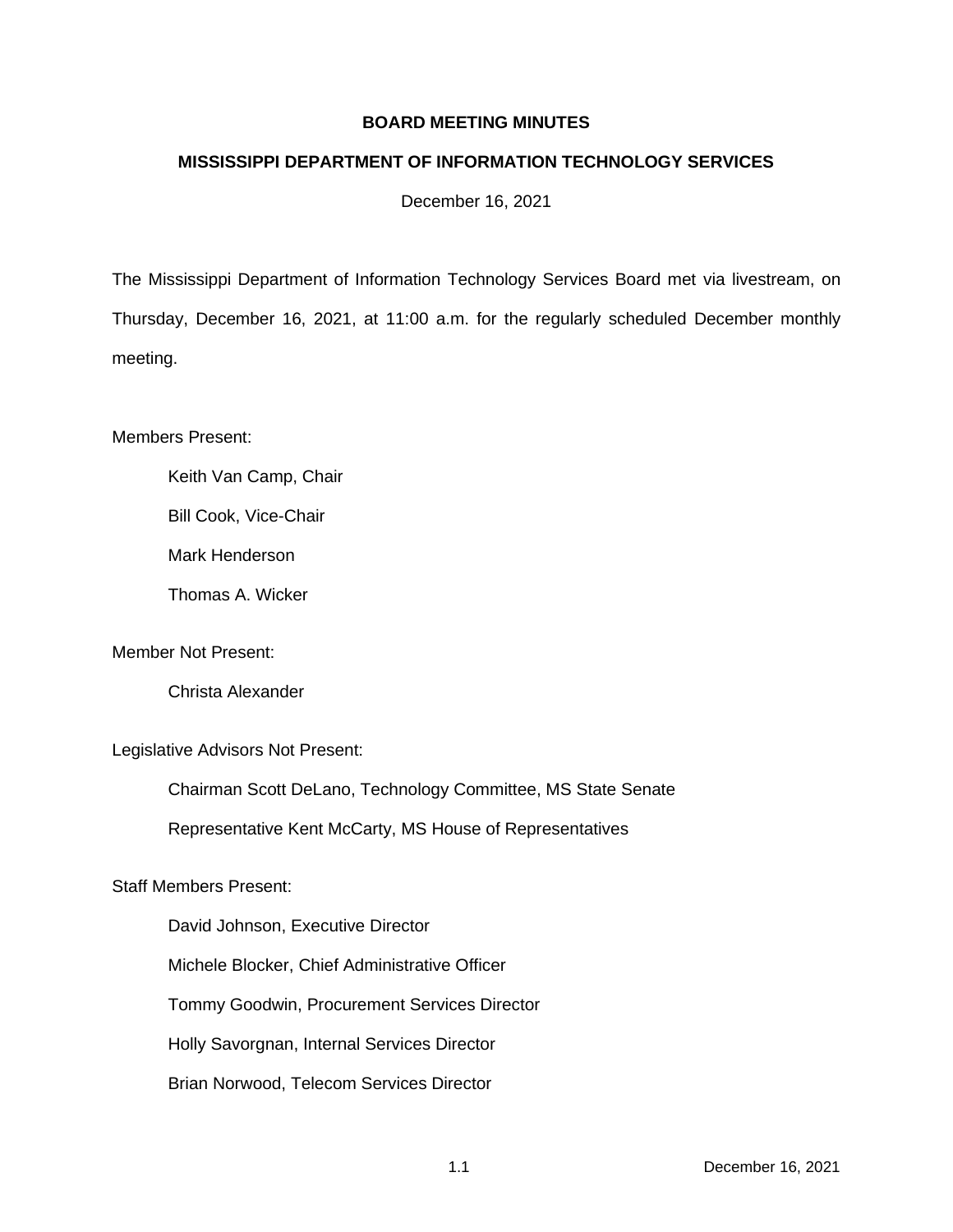Steve Patterson, Digital Services Director Debra Brown, Communication Services Director Michelle Smith, Procurement Process Specialist Tangela Harrion, Procurement Team Leader Justin Faucette, Procurement Team Leader Renee Murray, E-Government Program Lead Robert Martinez, Technology Consultant Wesley Wright, Technology Consultant Nita Caylor, Technology Consultant Jessica Stamps, Technology Consultant Tiffany Hollis-Johnson, Technology Consultant Roshunda Mitchell, Technology Consultant Tina ONeal, Technology Consultant David Richards, Service Center Manager Kevin Gray, IT Planning Coordinator Lori Adams, Planning and Policy Specialist Katie White, Web and Publications Specialist Pam Sinclair, Business Relationship Analyst Leslie Swilley, Administrative Specialist Emily Grace Cole, Human Resources Specialist Lisa Kuyrkendall, Voice Network Manager

# Others Present:

Mackenzie Dickerson, Office of the Governor Mark Allen, Department of Human Services Jill Chastant, Division of Medicaid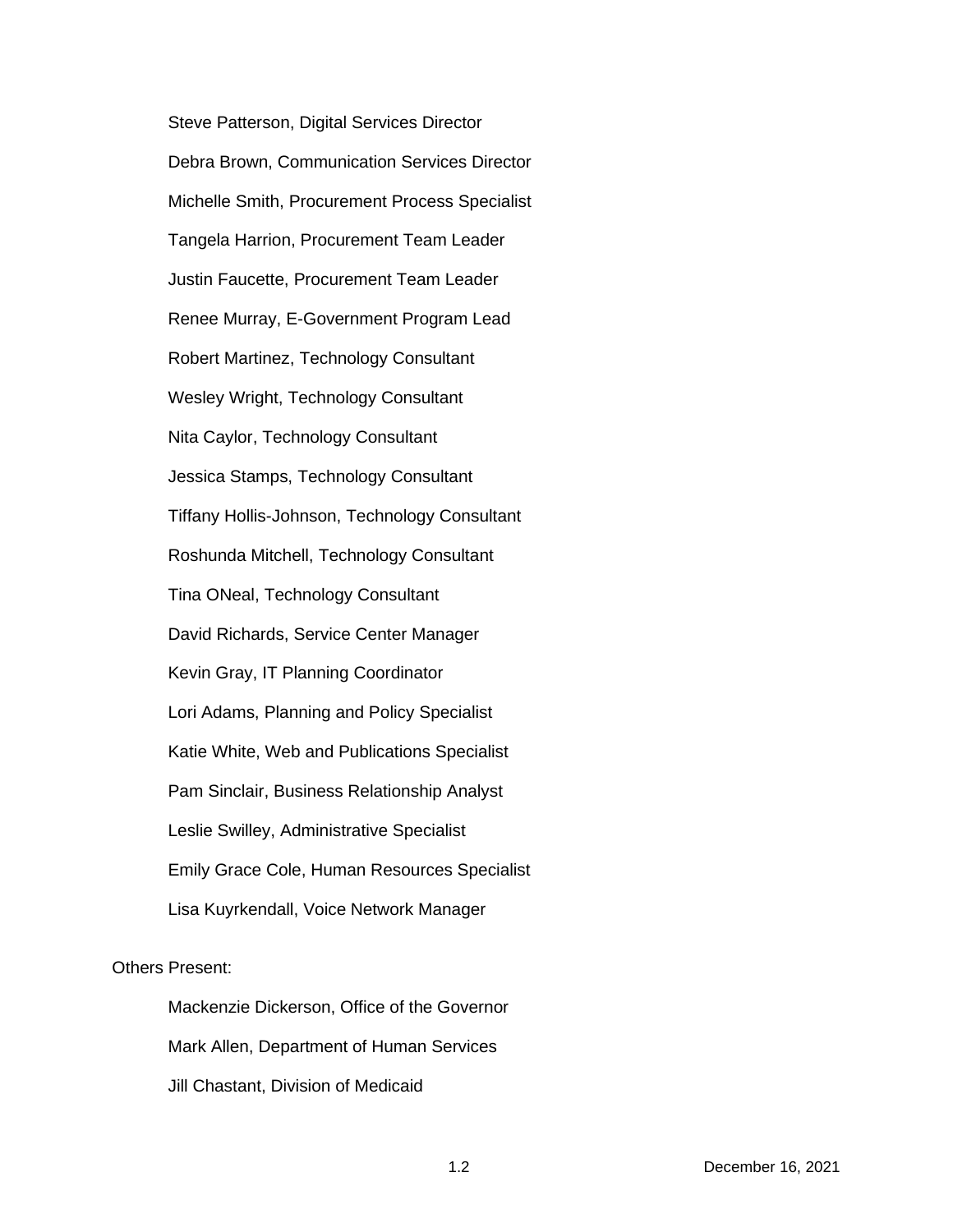Michael McRae, Department of Wildlife, Fisheries, and Parks Jason Thompson, Department of Wildlife, Fisheries, and Parks Sheila Kearney, University of Mississippi Medical Center Steven Reed, University of Mississippi Medical Center Deshawndra Thomas, University of Mississippi Medical Center Ellen Swoger, University of Mississippi Medicaid Center Steve Omli, University of Mississippi Medicaid Center Tom Hutchinson, University of Southern Mississippi David Sliman, University of Southern Mississippi Jimmy Webster, C Spire Charlie Case, CORE Technology Rob McClure, AT&T Laura Killebrew, IBM Karen Newman, The Clay Firm Chris Salmon, Amazon Web Services Terri Lowery, Oracle

### **\*\*\*\*\*\*\*\*\*\*\*\*\*\*\*\*\*\*\*\*\*\*\*\*\***

Keith Van Camp called the meeting to order and asked guests to send an email with their name and the entity they represent to [meetingminutes@its.ms.gov.](mailto:meetingminutes@its.ms.gov)

### **\*\*\*\*\*\*\*\*\*\*\*\*\*\*\*\*\*\*\*\*\*\*\*\*\***

Agenda Item No. 1: Keith Van Camp directed the Board's attention to the first agenda item, approval of the minutes from the ITS Board Meeting on November 18, 2021.

On motion by Mark Henderson and second by Bill Cook that the minutes of the meeting on November 18, 2021, be approved as written: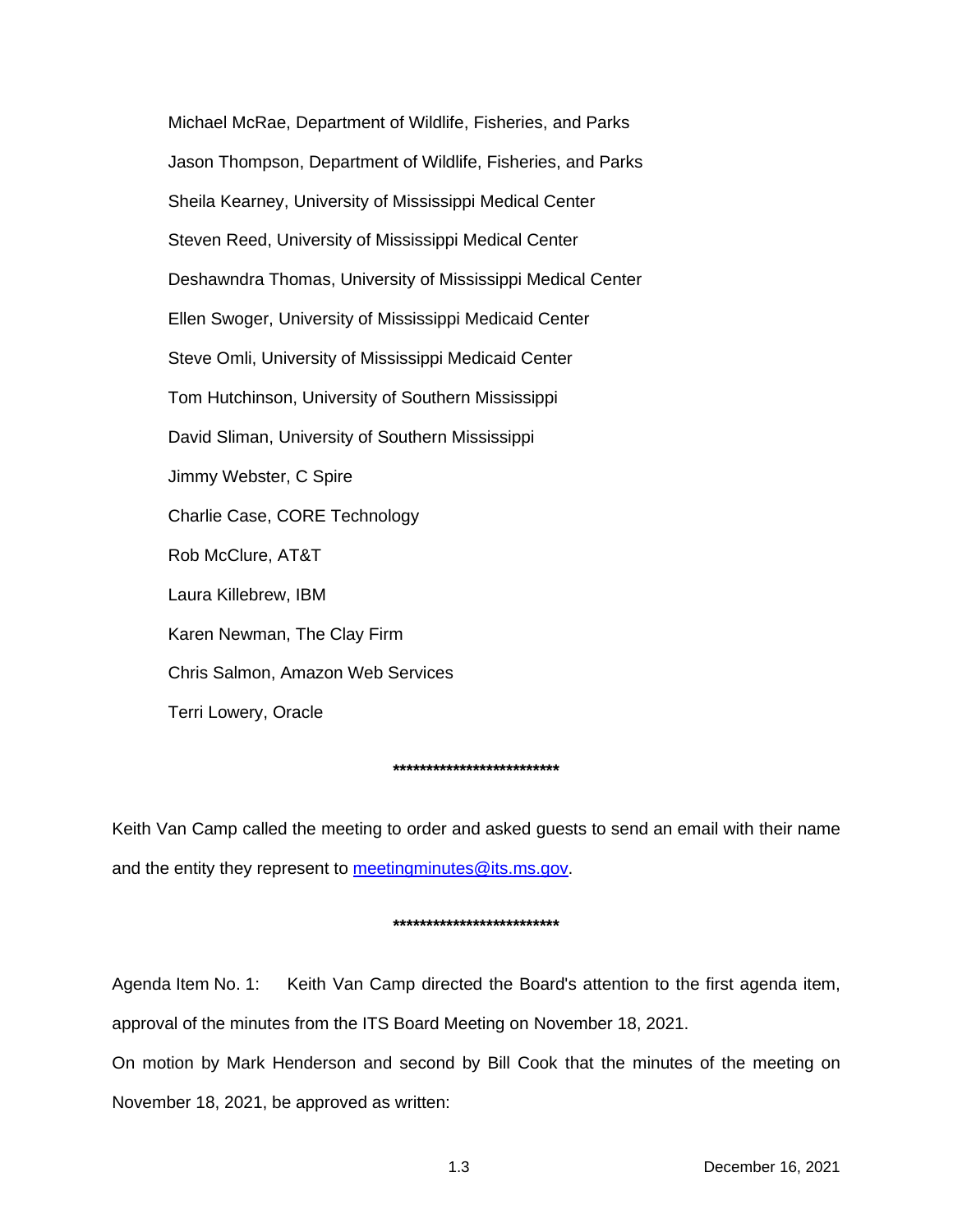Motion carried; unanimously.

#### **\*\*\*\*\*\*\*\*\*\*\*\*\*\*\*\*\*\*\*\*\*\*\*\*\***

Agenda Item No. 2: Tangela Harrion, Ellen Swoger, CIO Applications, and Steve Omli, Executive Director of Financial Planning, presented Project No. 46779, requesting approval of an exemption for the **UNIVERSITY OF MISSISSIPPI MEDICAL CENTER (UMMC)** to request proposals for the acquisition of a Financial Planning Software Application. The staffs of ITS and UMMC jointly recommended approval of the exemption request at a total estimated 4-year lifecycle cost of \$3,450,000.00. UMMC will solicit proposals in accordance with all statutory requirements for such acquisitions.

On motion by Bill Cook and second by Tom Wicker that the staff recommendation be approved: Motion carried; unanimously.

#### **\*\*\*\*\*\*\*\*\*\*\*\*\*\*\*\*\*\*\*\*\*\*\*\*\***

Agenda Item No. 3: Robert Martinez, Deshawndra Thomas, Revenue Cycle Director – SBO, and Steven Reed, Epic Program Manager, Sr., presented the recommendation for Project No. 46658-3821 for the continuation of an increase to the Agreement with Experian Health, Inc. for registration and revenue cycle management services for the **UNIVERSITY OF MISSISSIPPI MEDICAL CENTER (UMMC)**. The staffs of ITS and UMMC jointly recommended approval of the continuation of and increase to the Agreement with Experian Health, Inc. through February 26, 2027, in an amount not to exceed \$2,186,004.00 for registration and revenue cycle management services. With this increase, the revised total 10-year life cycle cost of this project is \$4,988,573.28.

On motion by Tom Wicker and second by Mark Henderson that the staff recommendation be approved: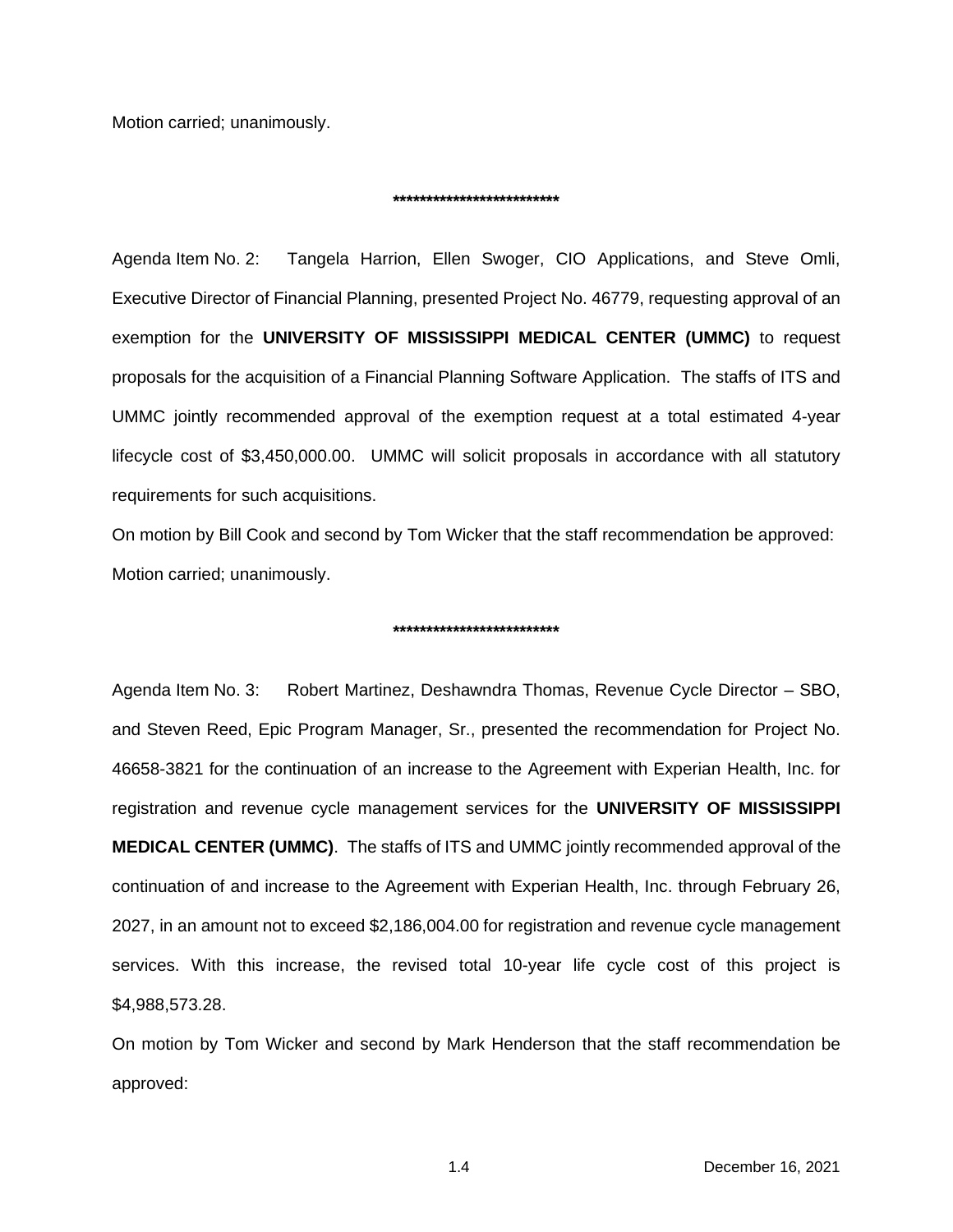Motion carried; unanimously.

#### **\*\*\*\*\*\*\*\*\*\*\*\*\*\*\*\*\*\*\*\*\*\*\*\*\*\***

Agenda Item No. 3.5 Wesley Wright, David Sliman, Chief Information Officer, and Dr. Tom Hutchinson, Dean of Office of Online Learning, presented the recommendation for Project Number 46388-3692 for the continuation of and increase to the Agreement with Instructure Inc. for the Canvas Learning Management System and support for the **UNIVERSITY OF SOUTHERN MISSISSIPPI (USM)**. The staffs of ITS and USM jointly recommended approval of the continuation of and increase to the Agreement with Instructure Inc. through March 31, 2027, in an amount not-to-exceed \$1,880,099.58 for the Canvas Learning Management System and support. With this continuation, the revised total not-to-exceed lifecycle cost of this project is \$3,352,291.85.

On Motion by Bill Cook and second by Mark Henderson that the staff recommendation be approved:

Motion carried; unanimously.

### **\*\*\*\*\*\*\*\*\*\*\*\*\*\*\*\*\*\*\*\*\*\*\***

Agenda Item No. 4: Bill Brinkley, Michael McRae, Director of Information Technology, and Jason Thompson, Director of Licensing and Boating, presented the recommendation for RFP Numbers 3492-46814 and 3493-46813 for the continuation of and increase to the Agreements with RA Outdoors, LLC d/b/a Aspira for the Hunt/Fish Point-of-Sale Application and Parks Reservation System for the **MISSISSIPPI DEPARTMENT OF WILDLIFE, FISHERIES, AND PARKS (MDWFP)**. The staffs of ITS and MDWFP jointly recommended approval of the continuation of and increase to the Agreements with RA Outdoors, LLC d/b/a Aspira through July 31, 2023, at an estimated amount not to exceed \$1,497,090.47 for the Hunt/Fish Point-of-Sale Application and through January 31, 2023, at an estimated amount not to exceed \$336,578.99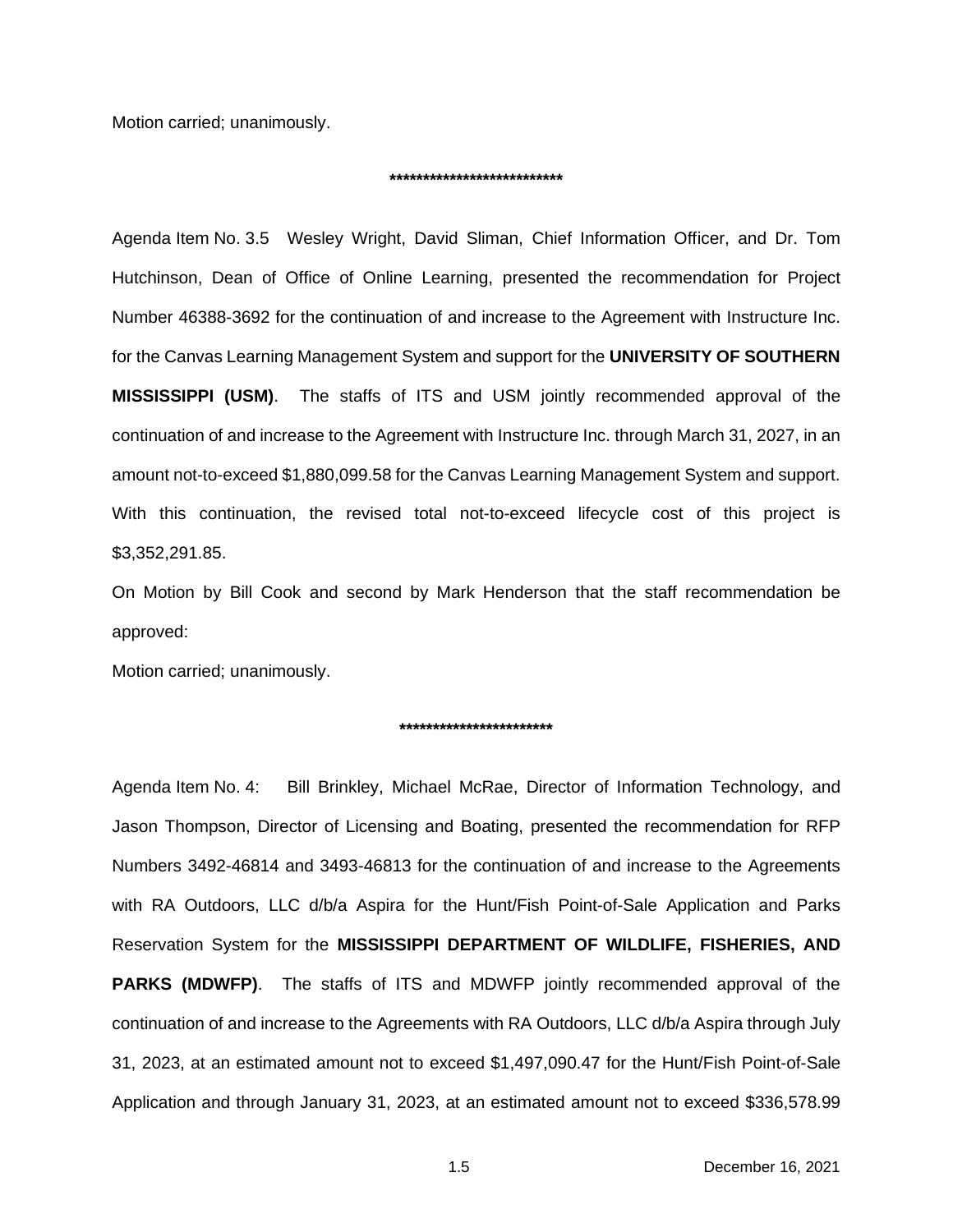for the Parks Reservation System. With this continuation, the revised total not-to-exceed lifecycle estimated cost of these projects is \$19,624,698.60.

On motion by Bill Cook and second by Mark Henderson that the staff recommendation be approved:

Motion carried; unanimously.

### **\*\*\*\*\*\*\*\*\*\*\*\*\*\*\*\*\*\*\*\*\*\*\*\*\***

Agenda Item No. 4.5: Michelle Smith and Brian Norwood, Telecommunication Services Director, presented the recommendation for RFP No. 4000-46801 for the continuation of the Agreement with BellSouth Telecommunications, LLC (an affiliate of AT&T Corp.) for Statewide Telecommunication Services for **MISSISSIPPI DEPARTMENT OF INFORMATION TECHNOLOGY SERVICES (ITS)**. The staff of ITS recommended approval of the continuation of this Agreement with BellSouth Telecommunications, LLC (an affiliate of AT&T Corp.) through June 30, 2030, for Statewide Telecommunication Services.

On motion by Tom Wicker and second by Bill Cook that the staff recommendation be approved: Motion carried; unanimously.

### **\*\*\*\*\*\*\*\*\*\*\*\*\*\*\*\*\*\*\*\*\*\*\*\*\***

Agenda Item No. 5: Wesley Wright presented the recommendation for Project No. 46687 to rescind the increase to the initial exemption request for a video surveillance system for the **UNIVERSITY OF MISSISSIPPI (UM)**. The staff of ITS recommended that the ITS Board rescind their contingent approval given at the ITS November 2021 Board meeting due to UM withdrawing their Project request.

On motion by Tom Wicker and second by Bill Cook that the staff recommendation be approved: Motion carried; unanimously.